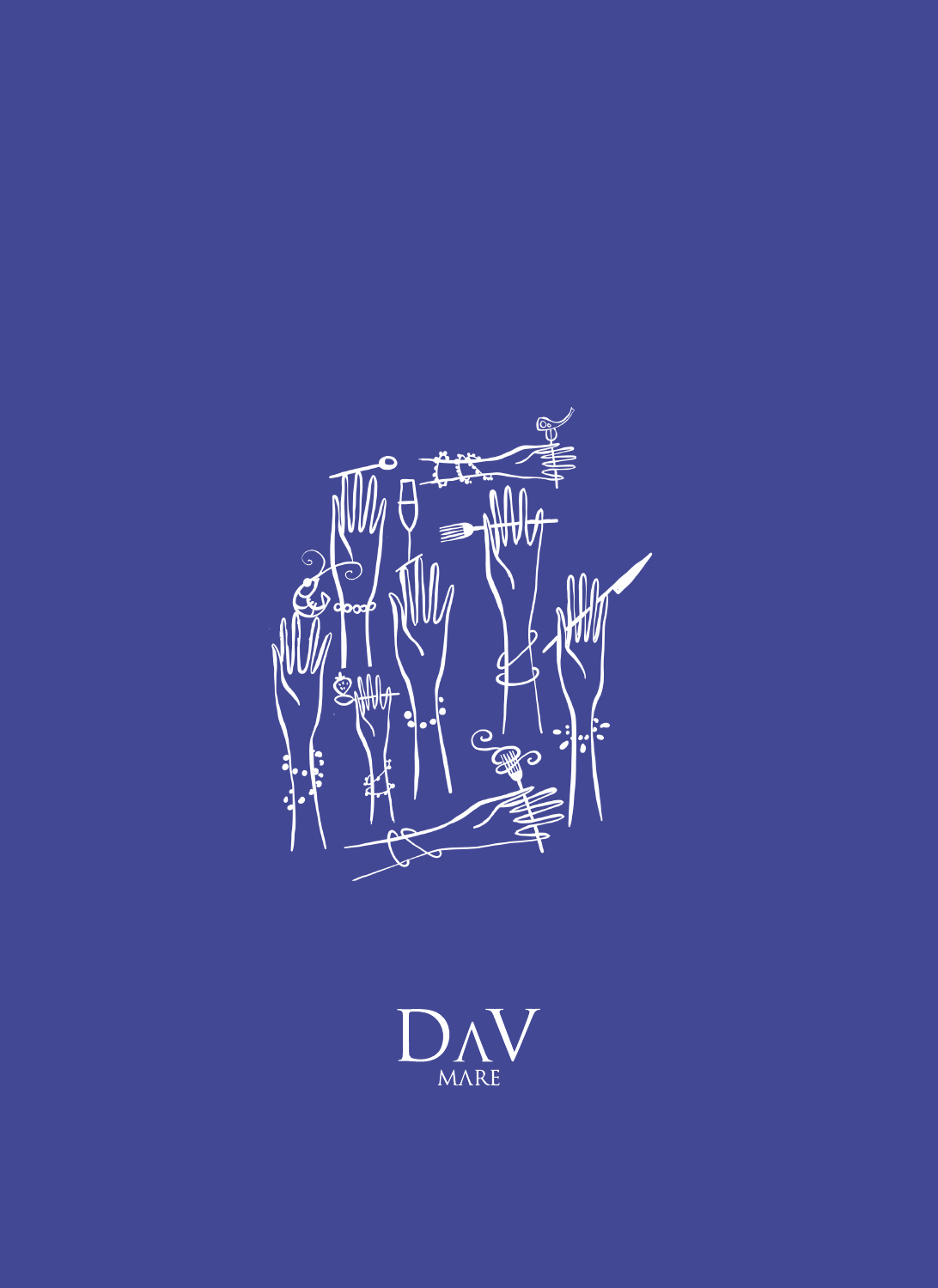*The expertise of the Chefs at DaV Mare, Roberto Villa and Davide Galbiati, together with the creativity of the Cerea family, bring a menu that reflects both passion and tradition to life, highlighting an area that has always been devoted to excellence.*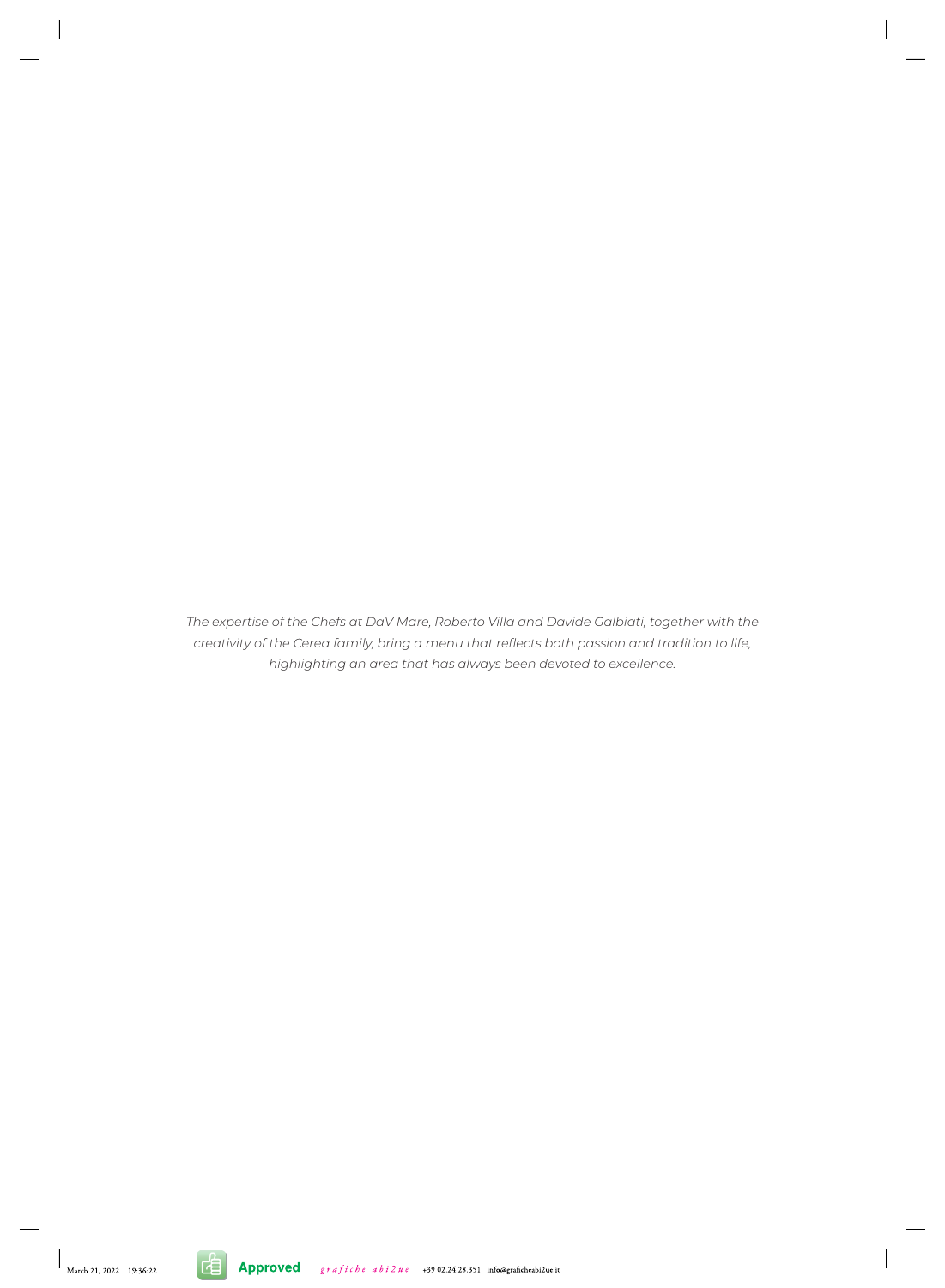### antipasti

Warm Tigullio fish and crustaceans salad DAV (GF) 55 Carosello Portofino 45 *(A selection of raw and cooked fish and vegetables)* Raw "D'amare" fish and crustaceans (GF) 55 Steamed prawns, candied lemon and citronette dressing (GF) 70 Plateau of Gillardeau and Belon oysters (GF) 6 each White Pigna bean passata with Santa Margherita Ligure prawns (GF) 45 Zucchina trombetta, yoghurt and crispy onion compote (V)(GF) 25 Summer minestrone, fresh and dried beans, oregano (VG)(GF) 25

# primi piatti

Risotto with homemade pesto, Santa Margherita Ligure prawns and tomato emulsion DAV 45

Wild herb raviolo, pine nut salsa and roast gravy 35

Linguine with clams 40

Pacchero alla Vittorio DAV (v) 30

Trofie with homemade pesto  $w_1$  35

## il pesce

Atlantic Moro fish, 'al verde' cod ragout and crispy vegetables (GF) 50

Guazzetto di pesce del Tigullio (GF) 50 *(Tigullio fish soup)*

Fritto misto with fruit and vegetables 50

Catch of the day (GF) 50

Grilled Santa Margherita Ligure king prawns (GF) 70